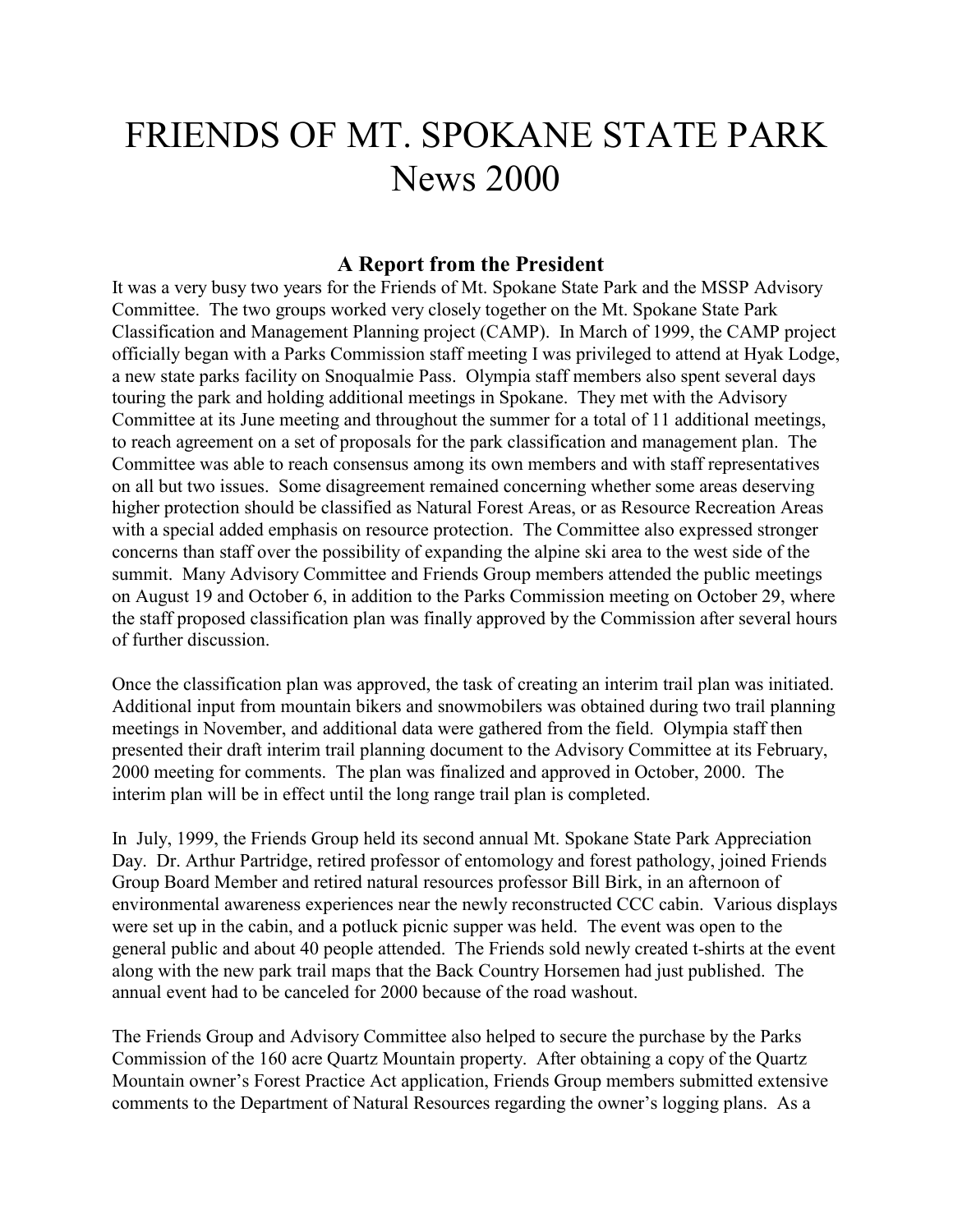result, the proposed logging operation was further delayed and State Parks was able to complete their purchase of the property on December 30. Quartz Mountain is now officially part of Mt. Spokane State Park!

This last summer, several trail improvement projects were completed by Friends Group volunteers. About 25 new or modified trail number signs were erected at trail heads and intersections. These signs will make it much easier to navigate the trails once the new brochure, map, and trail guide are completed and distributed. Several log water bars and steps were installed on Trail 100 to help control some badly eroded areas. Numerous illegal trails were filled in with slash and rocks to also help control erosion. Volunteers also re-routed the lower part of Trail 110 near the park entrance to help prevent accidents from cyclists coming down the hill and riding out into the main road. A patch of Spotted Knapweed was discovered next to the trail on Ragged Ridge, so volunteers hiked out four different times through the summer to hand pull these highly invasive noxious weeds. The Friends Group is committed to doing this every summer until the weeds disappear. Volunteers are truly making a big difference at Mt. Spokane State Park!

Cris M. Currie, President

#### **IEP Restricts Access**

Due to increasing problems with soil erosion, dumping, vandalism, wood theft, tree damage, and illegal off road vehicle use, the Inland Empire Paper Company (IEP) is revising its public use policy. The company is restricting entry to all of its lands and is considering a user fee program. A new gate was installed just below the Selkirk Lodge on the road leading out of the park. It will be kept locked during the summer to prevent unauthorized vehicle access to paper company lands. Illegal ORV use on the Ragged Ridge section of the park has been a problem for over 25 years. Since riders gain access to the ridge through IEP lands, the company's new restrictions should really help put an end to the problem. The company has also promised to assist with closing the trails from IEP land that lead to Ragged Ridge.

#### **Winter Use Changes**

The Interim Trail Plan has placed additional restrictions on snowmobile use within Mt. Spokane State Park, but it has also provided an opportunity for a new snowmobile route to the summit. Snowmobiles are now restricted to the existing groomed snowmobile trail, the Kit Carson and Day Mountain meadows, and the CCC meadows, as well as a couple of designated ungroomed trails. All other cross country snowmobile use is prohibited. Recreational snowmobile use is not permitted within the boundaries of either the nordic ski area or the alpine ski area. However, Mt. Spokane 2000 (the alpine area operator) and the Parks Commission did reach agreement to designate a snowmobiling corridor (on a trial basis) from the Cook's Cabin area to the south end of the summit. Snowmobilers will be required to stay within this marked corridor or risk losing the corridor completely. It is critical for skier safety and enjoyment that snowmobilers not enter the ski area and that skiers not enter the snowmobile corridor. Studies of plant growth within the corridor boundaries have also been initiated to help determine any possible effects of snowmobile use on the fragile sub-alpine vegetation. Additionally, snow depths will be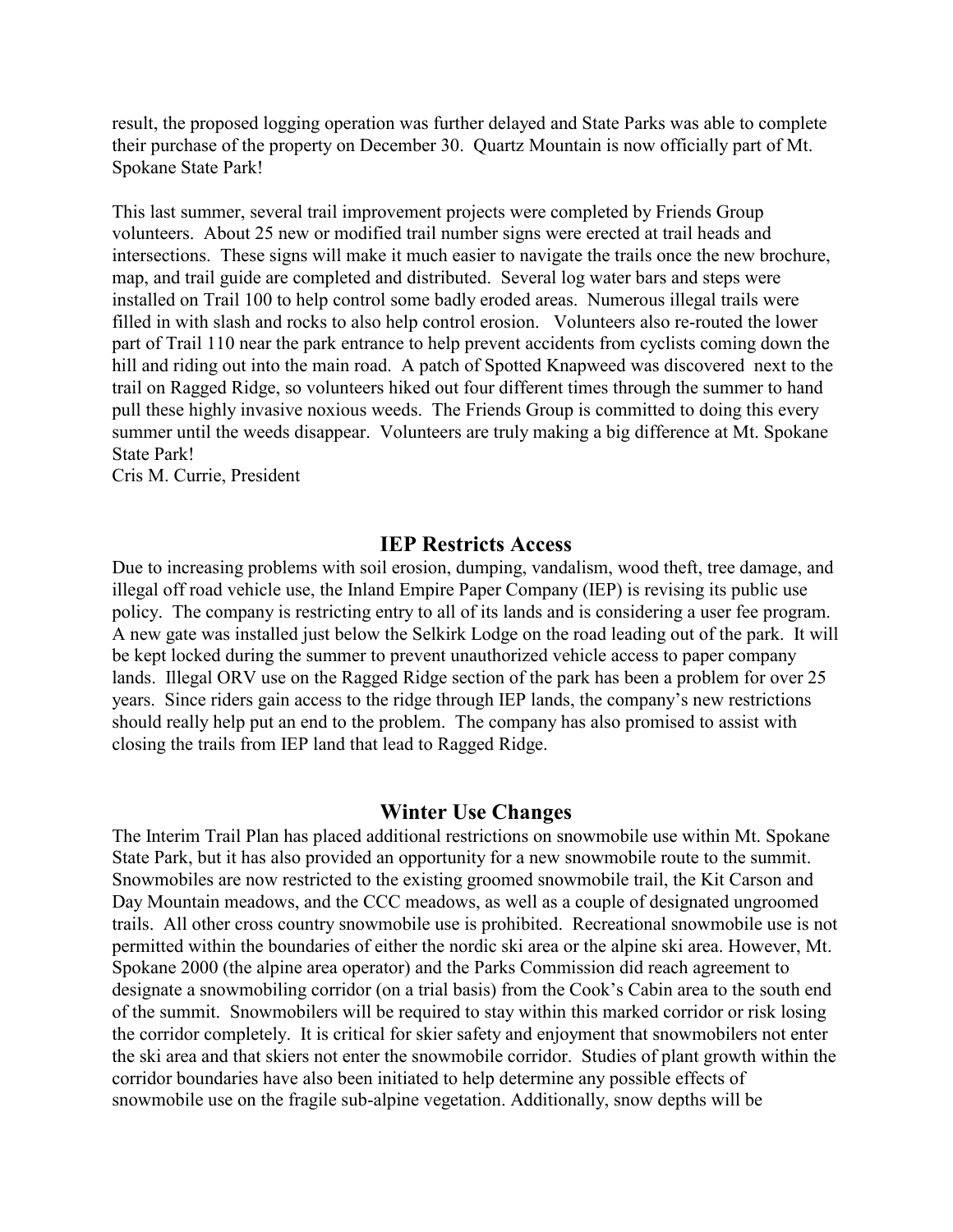monitored so that the meadows can be closed to snowmobiling when depths are insufficient.

Park staff also reached an agreement with officials at Inland Empire Paper to prohibit snowmobiling on the north summit of Shadow Mountain at the far end of the nordic area. And as part of the recent road repair, a parking area was added to the Lower Kit Carson Loop Trail Head (the hairpin). A \$20 Sno-Park permit is required to park in this lot during the winter. Trails 100 and 110 (accessible from the new parking area), and trails 120a and 120b (accessible from the park entrance), have been designated for snowshoeing and back country skiing.

# **Road Repair Completed**

The spring of 2000 brought some heavy rains which washed out a substantial portion of the only paved road into the park. As a result, the road was closed to all but authorized vehicles above the Lower Kit Carson Loop Trail Head for most of the summer. Using funds that were left over from the road reconstruction studies as well as funds previously earmarked for projects in other parks, this section of road was rebuilt for about \$800,000.00. This included the addition of a new parking area and surface patching the rest of the pavement. Periodic, temporary road closures are expected to continue over the next several years as the remainder of the road is rebuilt.

### **Volunteers Honored**

A bronze plaque, honoring the many volunteers (especially Carl and Roxie Miller) who planned and built the Selkirk Lodge has been installed in the lodge. The Friends Group and the Winter Knights Snowmobile Club split the cost, to remind everyone that the lodge was built by volunteers for the enjoyment of all.

# **Contact Your State Legislators**

According to Cleve Pinnix, Director of the Washington State Parks & Recreation Commission, our Washington State Parks are in an advanced state of decay and getting worse fast.<sup>1</sup> Consider a few facts:

 $\odot$  While our park system is the fourth most visited and one of the largest in the country, it ranks  $49<sup>th</sup>$  in per visit spending.

 $\odot$  Washington currently spends about \$0.63 per visitor compared to the national average of \$1.85 per visitor.

 $\odot$  The ancient campground electrical system recently failed at Deception Pass, while the main access road at Mt. Spokane actually slid down the hill last April resulting in an \$800,000 repair. Addressing both of these crises required putting projects in other parks even further behind.

Numerous other emergency problems caused by neglect have forced the Parks Commission to defer more and more preventive maintenance which has in turn caused more deterioration, compromising visitor safety and substantially reducing the overall attractiveness of our parks.

Why is this important? Parks are an essential part of a healthy community. They provide much needed environments for leisure activities and challenging sports. The Parks Commission's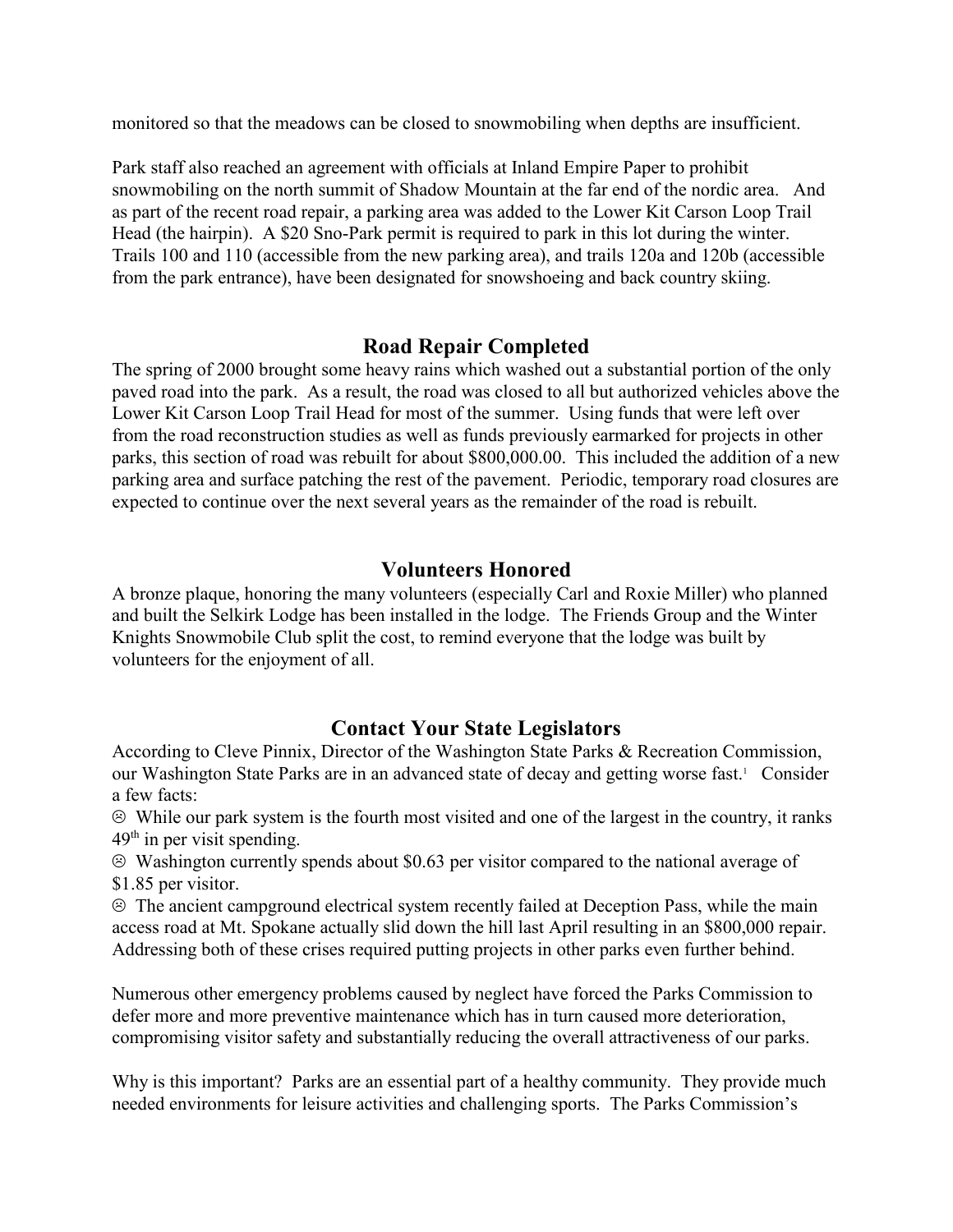mission is to acquire, operate, enhance, and protect a very diverse system of recreational, cultural, historical, and natural sites. The Commission fosters both recreational use and preservation to ensure that our incredible natural resources continue to enrich future generations. And our parks are very important to an economy based increasingly on tourism. According to Pinnix, "spending by visitors who use the state parks system returns about \$80 million a year in state sales tax. So if you just look at it as a numbers-cruncher, you'd say this system more than pays its own way."

Washington State Parks deserve better. For the 2001-2003 biennium, the Commission is proposing a much larger budget than ever before, \$124 million. Legislators are now better informed with regard to the extreme need, and there have been indications that over two decades of waiting could be near its end. But it is critical that our legislators hear from those of us who really value our parks. Therefore, the Board of the Friends of Mt. Spokane State Park would like to encourage every local state park user to contact their state legislators and tell them to fully fund our state parks over the next biennium. Please see our web site for a sample letter. You can also call the legislative hotline at 1-800-562-6000. Thank you!!

<sup>1</sup>See "State of Decay" by Bob Mottram, Tacoma News Tribune, 8/23/00.

# **Friends Group and Advisory Committee Combine**

The Friends Group is a non-profit, 501(c)(3) organization established in 1995 to enhance the programs and services of Mt. Spokane State Park and to encourage general awareness, further public interest, and provide public education in an effort to promote the responsible use of the Park and its cultural, recreational, historical, and natural resources.

The Friends Group was formed by the Mt. Spokane State Park Advisory Committee as a means for coordinating volunteer involvement in the Park and as a vehicle for raising funds to support Park projects. The members of the Mt. Spokane State Park Advisory Committee are appointed by the Director of the Washington State Parks & Recreation Commission.

At its March, 2000 meeting, the Friends Group modified its bylaws and board composition to mirror those of the Advisory Committee, such that the two groups will now operate much more as a single entity. Technically, the Friends Group is not empowered to render advice to the Parks Commission, and the Advisory Committee cannot raise money, so the two groups will maintain their separate functions.

The combined MSSP Advisory Committee and Friends Group Board now consists of Cris Currie (President), Chic Burge (Vice-president), Randy Knight (Secretary and passive summer recreation), Anita Boyden (Friends GroupTreasurer), Bill Birk (at large), Phil Bolich and Mark Augenstine (motorized winter recreation), Jeff Corkill (education), Tom Frost (non-motorized winter recreation), Ken Carmichael (equestrians), Gino Lisiecki and Mike Brixey (active summer recreation), Sam Moeller (at large), Sheila Pachernegg (environmental), Avery Peyton (business), Barbee Scheibner (at large), and Sherm Spencer (at large). Ex-officio members are Caroline